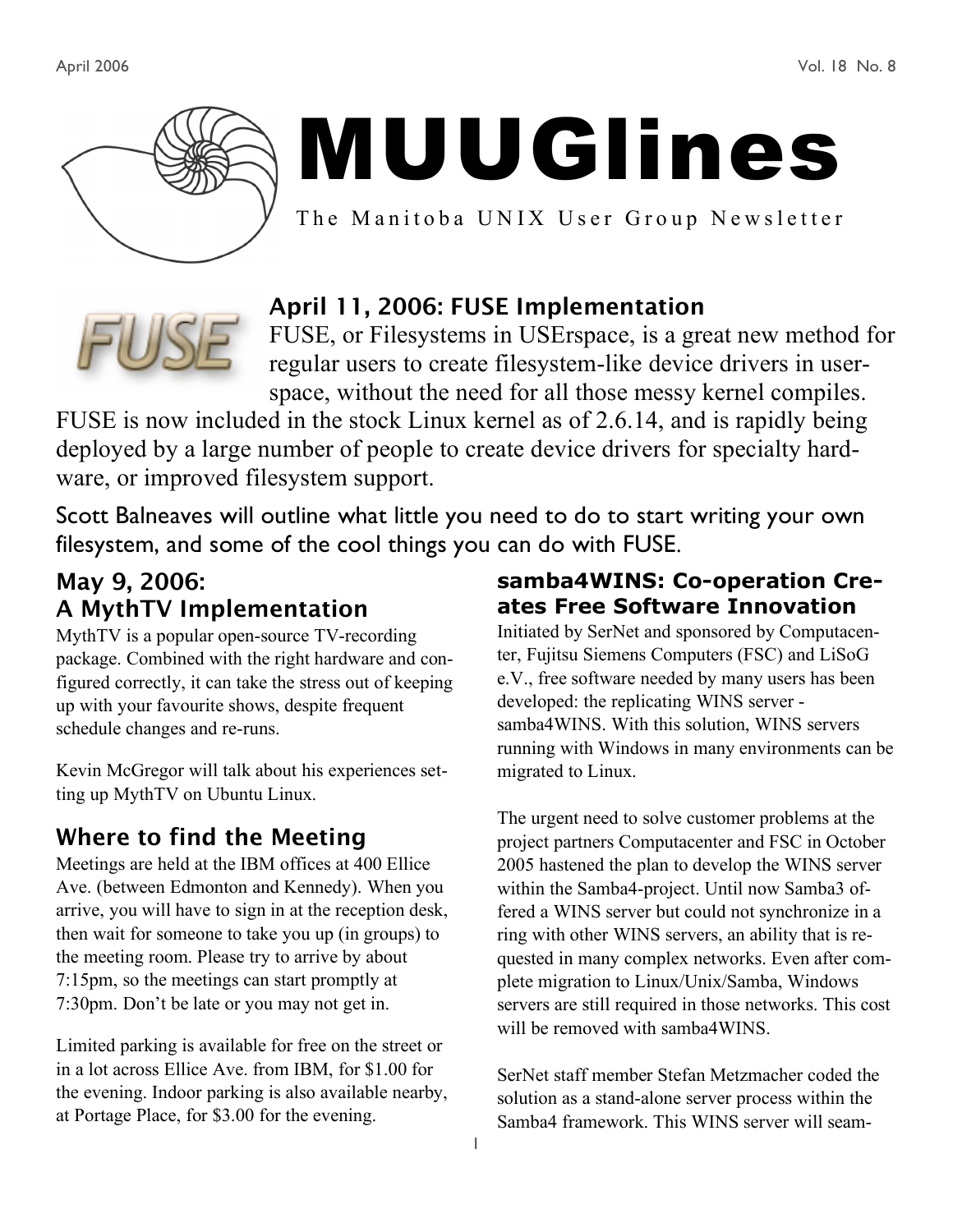lessly evolve during future Samba4 development. It can also be installed with Samba3 servers, version 3.0.21 and higher.

samba4WINS will be published with sources and binary packages for SLES9 (Suse Linux Enterprise Server), RHEL4 (Red Hat Enterprise Linux) and Debian SARGE the beginning of February 2006. Please see **EnterpriseSamba.org**.



### Samba 4.0.0TP2 Available for Download

Samba 4 is the ambitious next version of the Samba suite that is being developed in parallel to the stable 3.0 series. The main emphasis in this branch is support for the Active Directory logon protocols used by Windows 2000 and above.

Samba 4 is currently **not** yet in a state where it is usable in production environments. Note the STATUS file, which aims to document what should and should not work. With 3 years of development under our belt since Tridge first proposed a new Virtual File System (VFS) layer for Samba3 (a project which eventually lead to our Active Directory efforts), it was felt that we should create something we could 'show off' to our users. This is the second Technology Preview (TP), aimed at allowing users, managers and developers to see how we have progressed, and to invite feedback and support.

# Microsoft starts supporting, er, Linux

By Ashlee Vance

Published Monday 3rd April 2006 19:11 GMT in The Register (**www.theregister.co.uk**) Microsoft today lobbed three massive bombs into the server virtualization market. First off, it will now support - wait for it - Linux, when the OS is running on top of its Virtual Server product. Secondly, Microsoft has made Virtual Server free. And, in a move few thought possible, Microsoft has teamed with the developers of the open source Xen product to gang up on server slicing leader VMware.

Up until now, you've been able to run Linux on top of Virtual Server, but Microsoft refused to help out with any problems a customer might have with the combination. Not anymore.

Microsoft will offer 24-hour support to customers running enterprise and standard versions of Red Hat and Novell Linux in conjunction with Virtual Server 2005 R2. Beyond that, Microsoft plans to distribute "virtual machine add-ins" that make Linux guest operating systems work better with its product. The add-ins will help out with mouse and display driver functions, SCSI disk emulation and guest and host synchronization.

Microsoft will release even more add-ins with an update to Virtual Server 2005 R2 due out early next year.

"Customers who have questions regarding the interoperability with Linux guest operating systems and the virtual machine add-ins will be able to access the standard Microsoft support process," Microsoft said.

As with any product in this class, Virtual Server allows you to run multiple operating systems and applications on a single server and to move these "virtual servers" from physical server to physical server.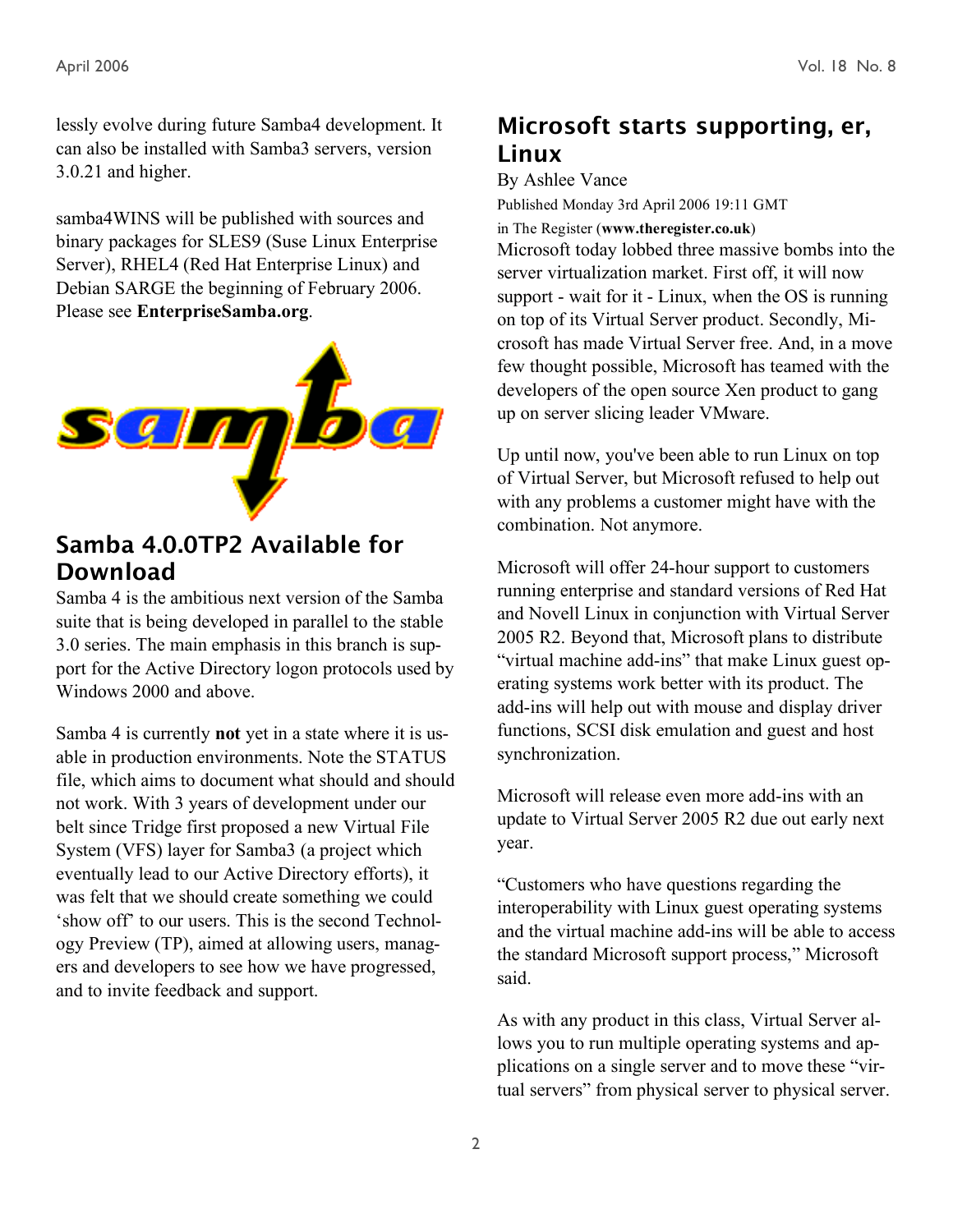Now to the pricing front: Above, we mentioned the upcoming update to Virtual Server. Microsoft had hoped to bring out this update in 2006 but, like all of its products of late, let it slip to next year. That's a particularly damaging delay given that it means Microsoft will fall behind rivals VMware and Xen-Source with regard to tapping into new virtualization-friendly hardware in server chips from Intel and AMD. The chips deliver serious performance and management gains by making it easier to set up virtual operating systems.

Microsoft's second product delivery problem comes in the form of its next-generation server virtualization software. Microsoft is the only major player not to use a hypervisor that sits directly on the server hardware at this point, preferring instead to run Virtual Server on top of Windows. That changes in 2008 or 2009 when Microsoft will bundle a hypervisor into "Longhorn" Server via a service pack.

Up to this point, Microsoft sold Virtual Server for \$100 or \$200, depending on the number of processors in a server. Now, it's throwing out the price, preparing for the bundling scenario a bit early. Customers can pick up Virtual Server 2005 R2 as a free download. Microsoft product marketing man Zane Adam made it rather clear that this move was intended as a blow against VMware.

"In light of this and other market trends, I believe customers will think twice before spending thousands of dollars for other virtualization products that very well could be at no charge in a couple of years," he said.

To be fair, VMware has a free version of its midmarket product in beta

(**http://www.theregister.co.uk/2006/02/03/vmware goes free***()* and this software stacks up well against Virtual Server.

One thing to keep in mind is that Microsoft does not really have an answer to VMware's high-end ESX

Server product at this time. It won't until the hypervisor-based product comes out near the end of the decade. So, er, VMware has a big cushion.

However, Microsoft's moves and the increasing traction of the free, open source Xen hypervisor are going to make life more difficult on VMware, particularly in the large Windows market.

"With so many free, near-free, and built-in product out there, it's going to be increasingly tough for a standalone virtualization company to make money especially if you look out 18 months or so," Illuminata analyst Gordon Haff told us.

And that brings us to the third bit of the puzzle.

Microsoft uses something called the Virtual Hard Disk file format to capture virtual server images and pass them around physical boxes. It happens to have licensed this technology to open source specialist XenSource - the leading user of Xen.

Microsoft has not granted a similar license to VMware for rather obvious reasons, and VMware is not too happy with the direction things are taking.

So, VMware announced today that it has opened up its own virtual machine disk format and made it free of charge. "The virtual machine disk format specification describes and documents the virtual machine environment and how it is stored," the company said. "Patch, provisioning, security, management, backup and other infrastructure solutions for virtual machine environments all heavily depend on the virtual machine disk format. Based on this dependency, having an open and unrestricted virtual machine disk format is critical to the broad-based development of new solutions and value-add for virtual environments."

VMware's chief Diane Greene went so far as to start a new blog just to have a go

(**http://www.vmware.com/vmtn/blog/diane/**) at Microsoft's maneuvering on the file format front.